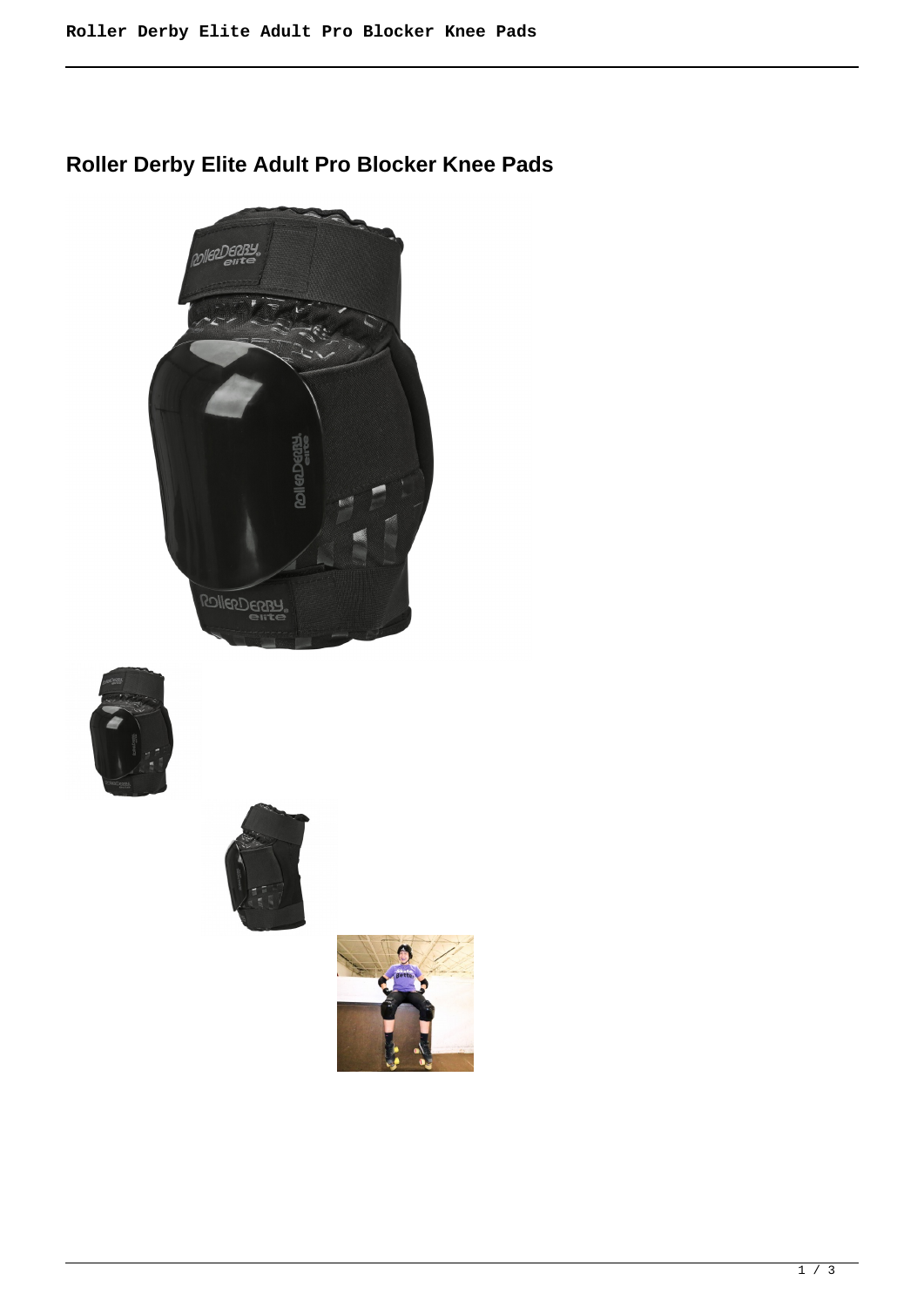





The RD Elite Pro Knee Pads Feature Elasto Max Comfort Sleeve with Elite D-Cell foam padding and to avoid slippage, Silicone Strips on the top and bottom!

Rating: Not Rated Yet **Price**  Base price with tax \$110.00

Price with discount \$80.00

Salesprice with discount

Sales price \$80.00

Sales price without tax \$80.00

Save: \$-30.00

Tax amount

[Ask a question about this product](https://rollerskatin.ca/index.php?option=com_virtuemart&view=productdetails&task=askquestion&virtuemart_product_id=1173&virtuemart_category_id=40&tmpl=component)

## Description

**The RD Elite level Pro Blocker Knee Pads** are made to protect when things get rough! The Pro Blacker Pads Features Elasto Max Comfort Sleeve with Elite D-Cell foam padding. Removable High Impact Caps, Industrial Velcro and Velcro Straps keep the kneepads in place during movement and impact. To limit the danger of pad slippage, the Pro Blacker Knees have Silicone Strips on the top and bottom. Made for the skateboarder, roller skater, or derby player who want to push the limits! Adult sizing; choose from Small, Medium, or Large. Roller Derby Elite brings you the best pro-level skating gear. Roller Derby is "America's Skate Company since 1936".

**Specifications:**